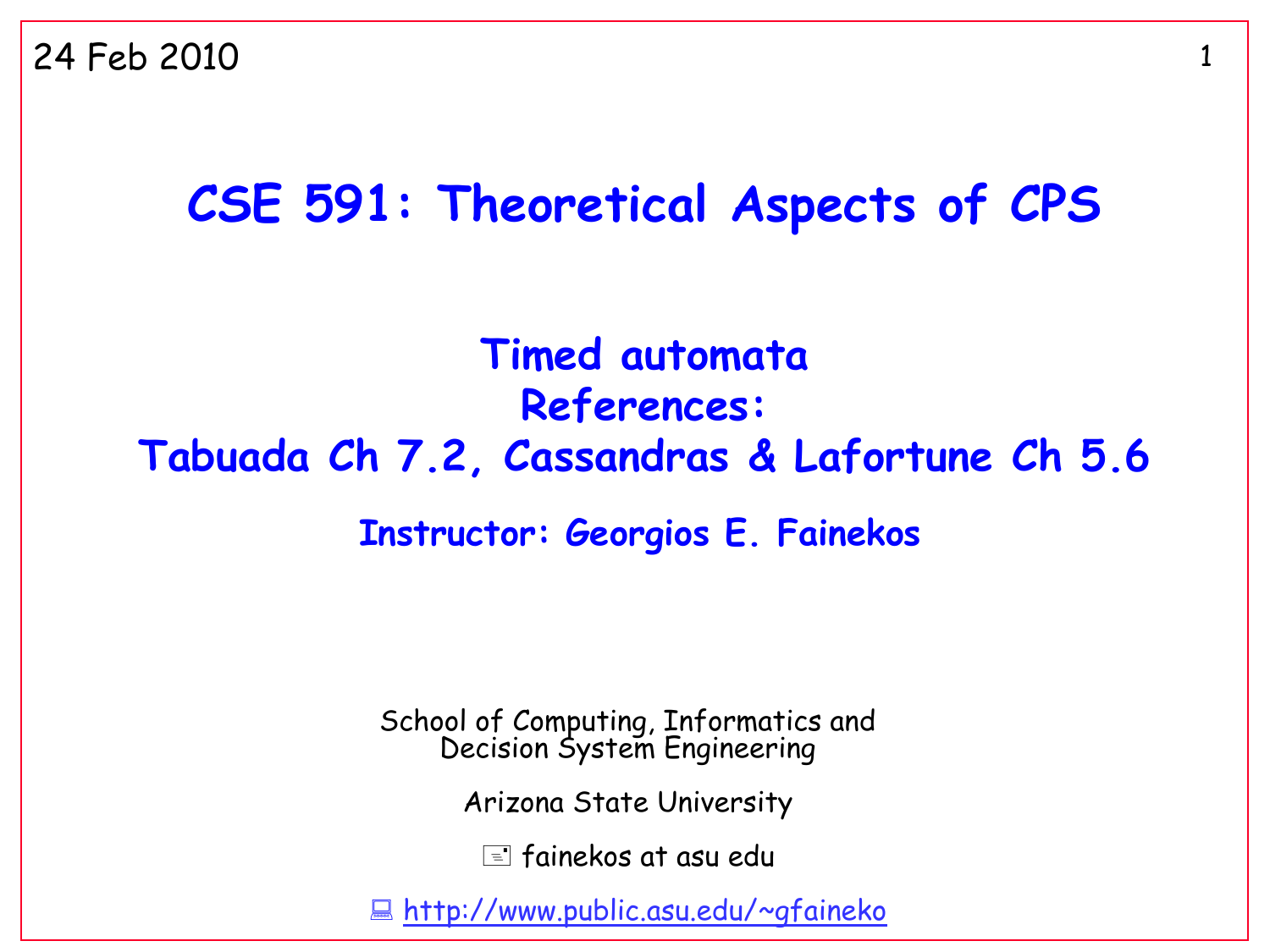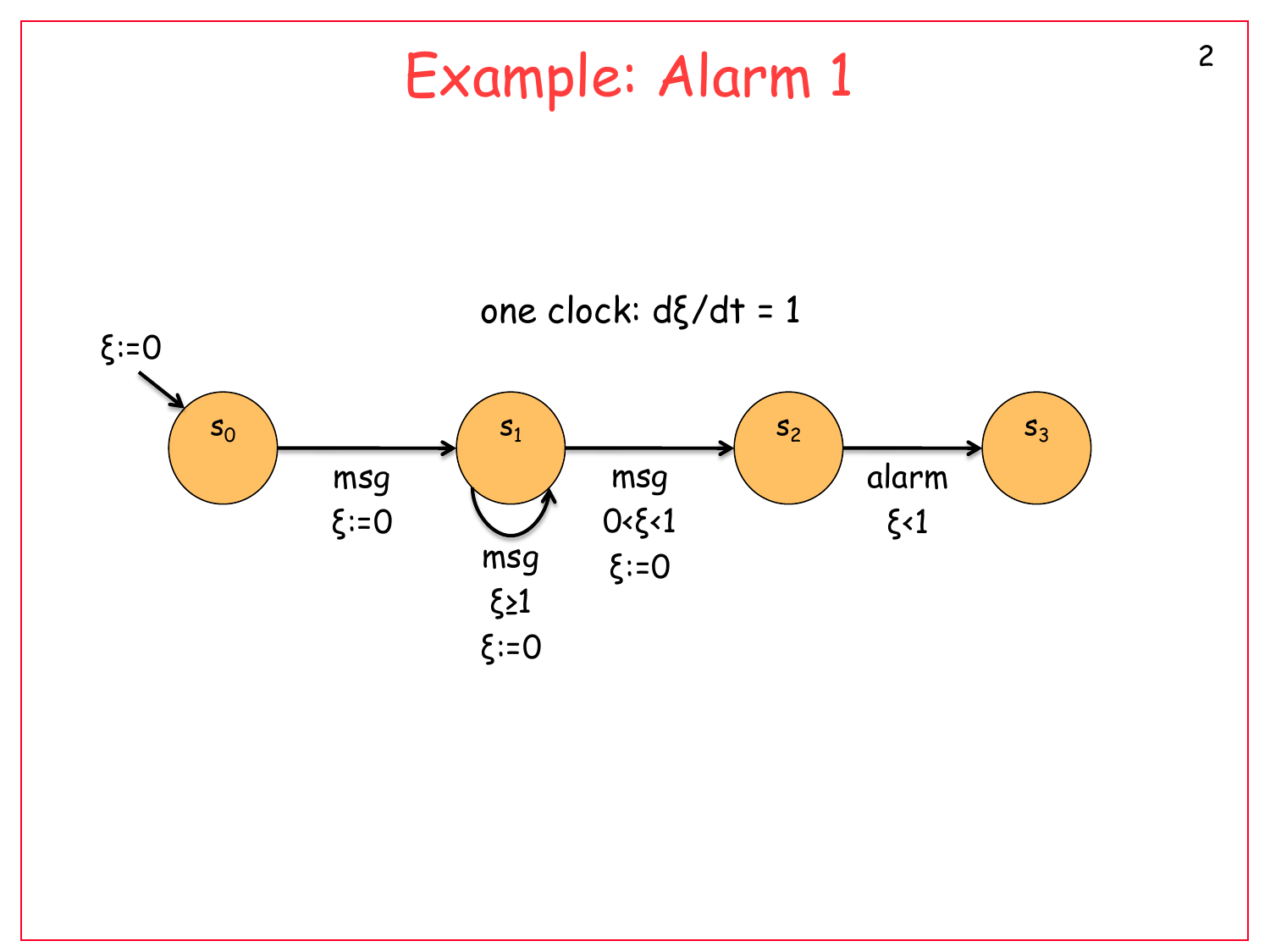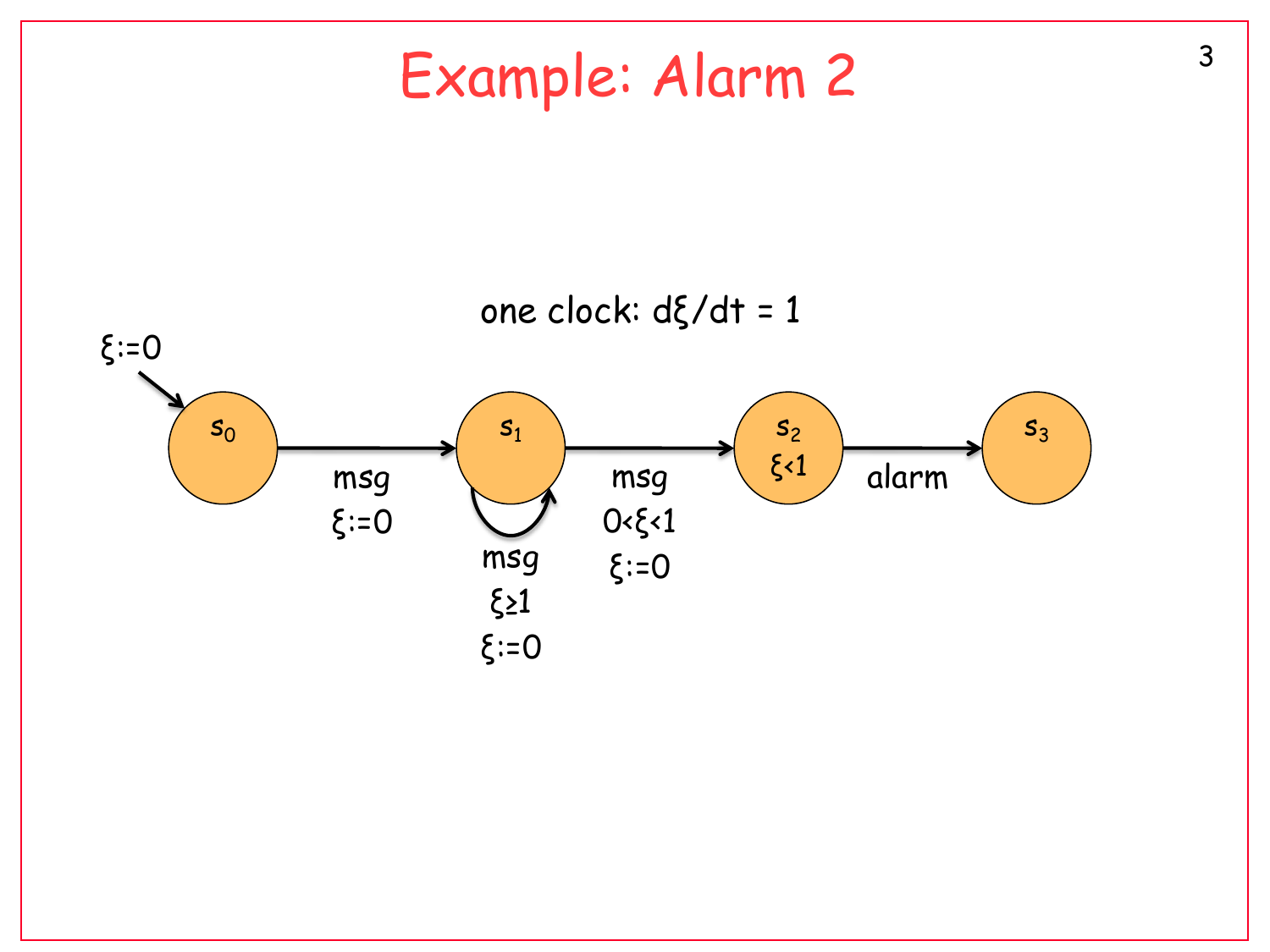## Example: Scheduler

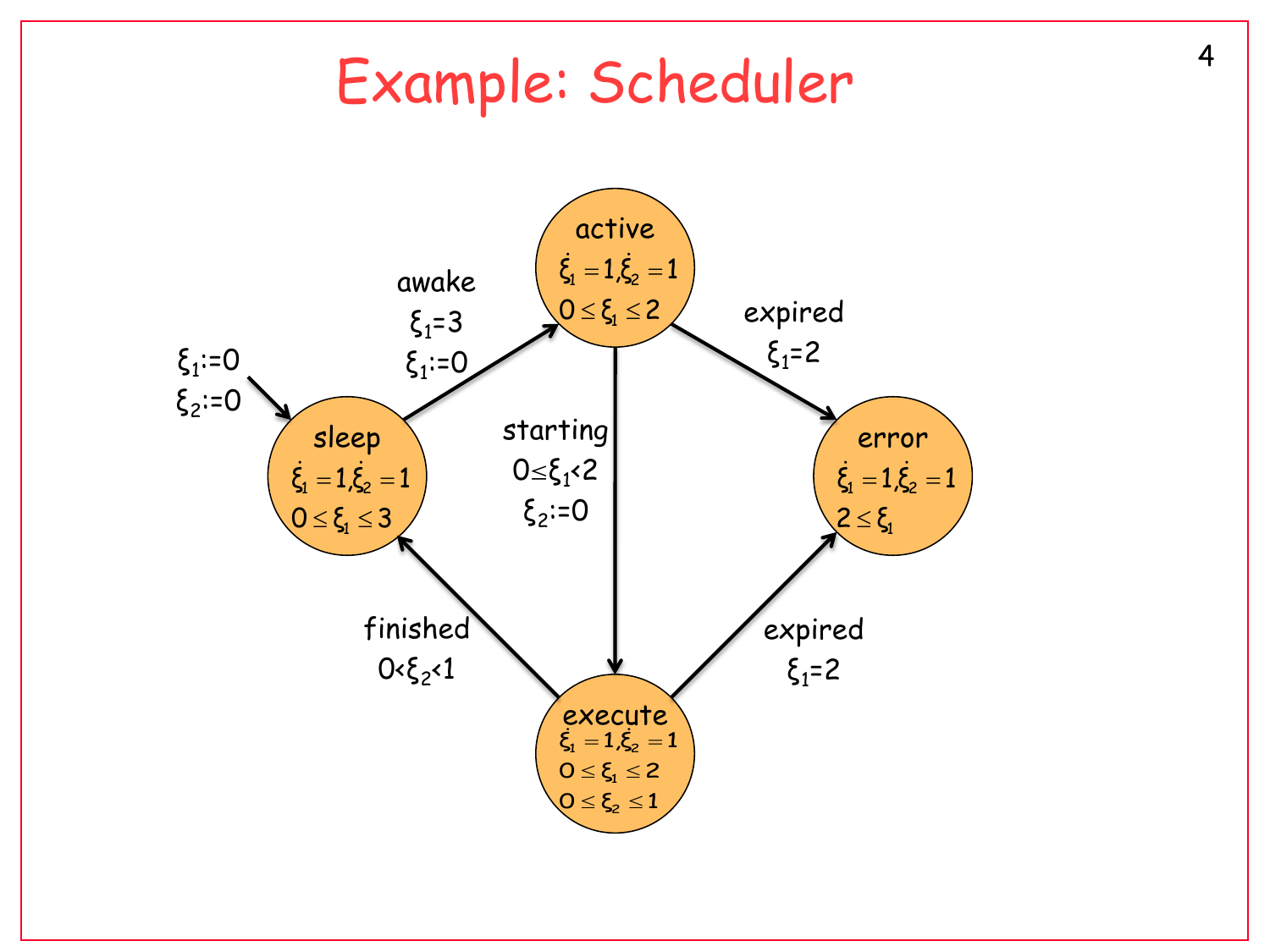## Question

- Subset sum
	- Model the subset sum problem as a reachability problem for a timed automaton
	- We are given 4 positive integers K = { $\mathsf{k}_1, \mathsf{k}_2, \mathsf{k}_3, \mathsf{k}_4\}$  and a sum  $\mathsf{K}_{\mathsf{sum}}$
	- Does  $\Sigma k_i = K_{sum}$ ?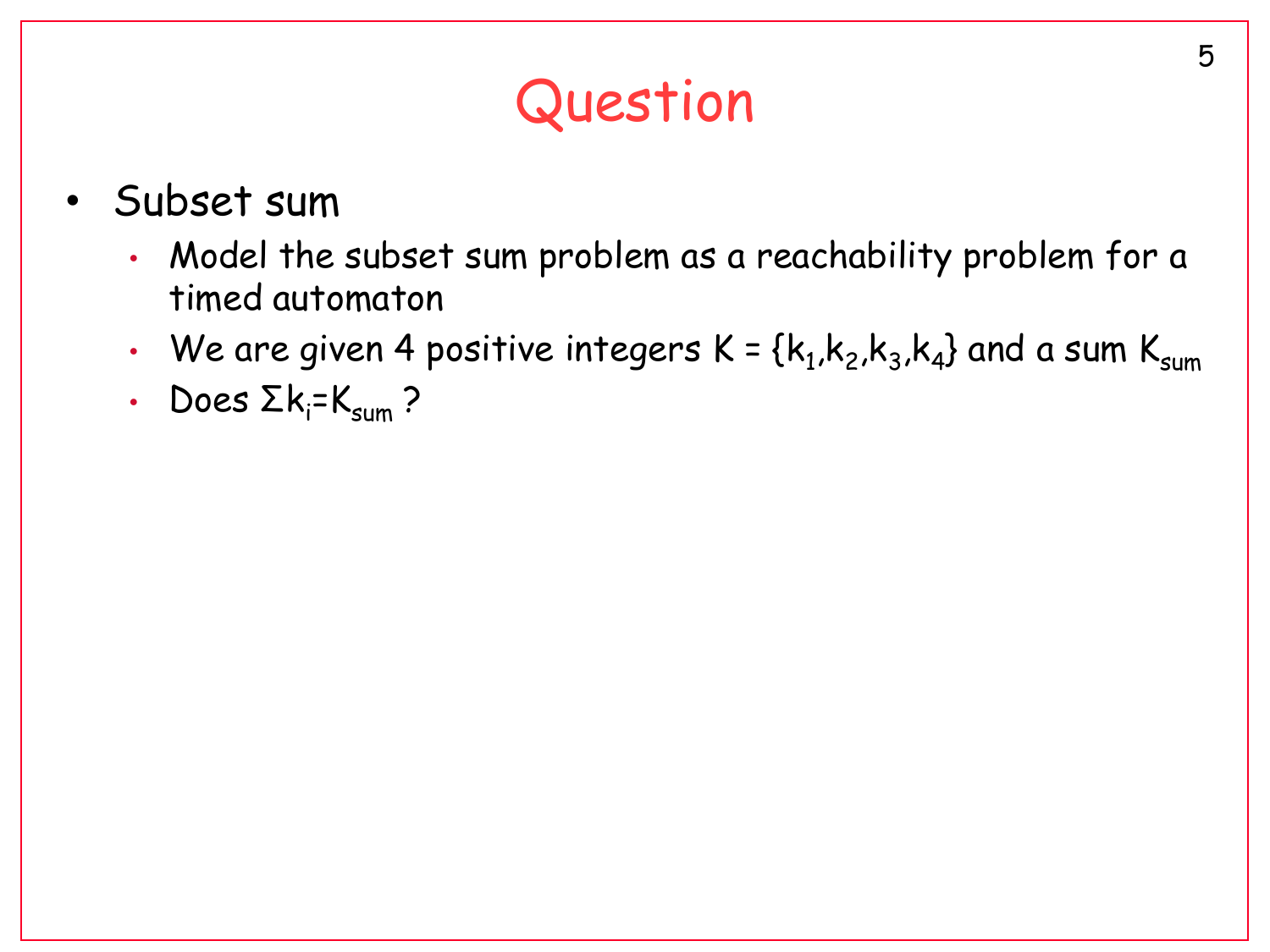## Review: Quotient System

- Let S={X,X $_0$ ,U, $\rightarrow$ ,Y,H) be a system and Q be an equivalence relation on X where  $(x,x')\in\mathbb{Q}$  implies  $H(x)=H(x')$ . The quotient of S by  $\mathbb{Q}$  denoted  $S_{/Q}$  - is the system  $S_{/Q}$  ={ $X_{/Q}$ , $X_{/Q0}$ , $U_{, \rightarrow /Q}$ , $Y$ , $H_{/Q}$ ), where
	- 1.  $X_{/Q} = X/Q$
	- 2.  $X_{/Q0} = \{x_{/Q} \in X_{/Q} \mid x_{/Q} \cap X_0 \neq \emptyset\}$
	- 3.  $(x_{/Q}, u, x'_{/Q}) \in \rightarrow_{/Q}$  if  $\exists (x, u, x') \in \rightarrow$  with  $x \in x_{/Q}$  and  $x' \in x'_{/Q}$
	- 4.  $H_{/Q}(x_{/Q})=H(x)$  for some  $x \in x_{/Q}$
- Theorem: Let  $S = \{X, X_0, U, \rightarrow, Y, H\}$  be a system and Q be an equivalence relation on X where  $(x,x')\in Q$  implies  $H(x)=H(x')$ . The relation

 $\Gamma(\pi_{\text{Q}})$ ={(x,x<sub>/Q</sub>)∈XxX<sub>/Q</sub> | x<sub>/Q</sub>= $\pi_{\text{Q}}(x)$ } is a simulation relation form S to  $S_{\alpha}$ .

Γ( $\pi$ <sub>Q</sub>) is a bisimulation relation between S and S<sub>/Q</sub> iff Q is bisimulation between S and S.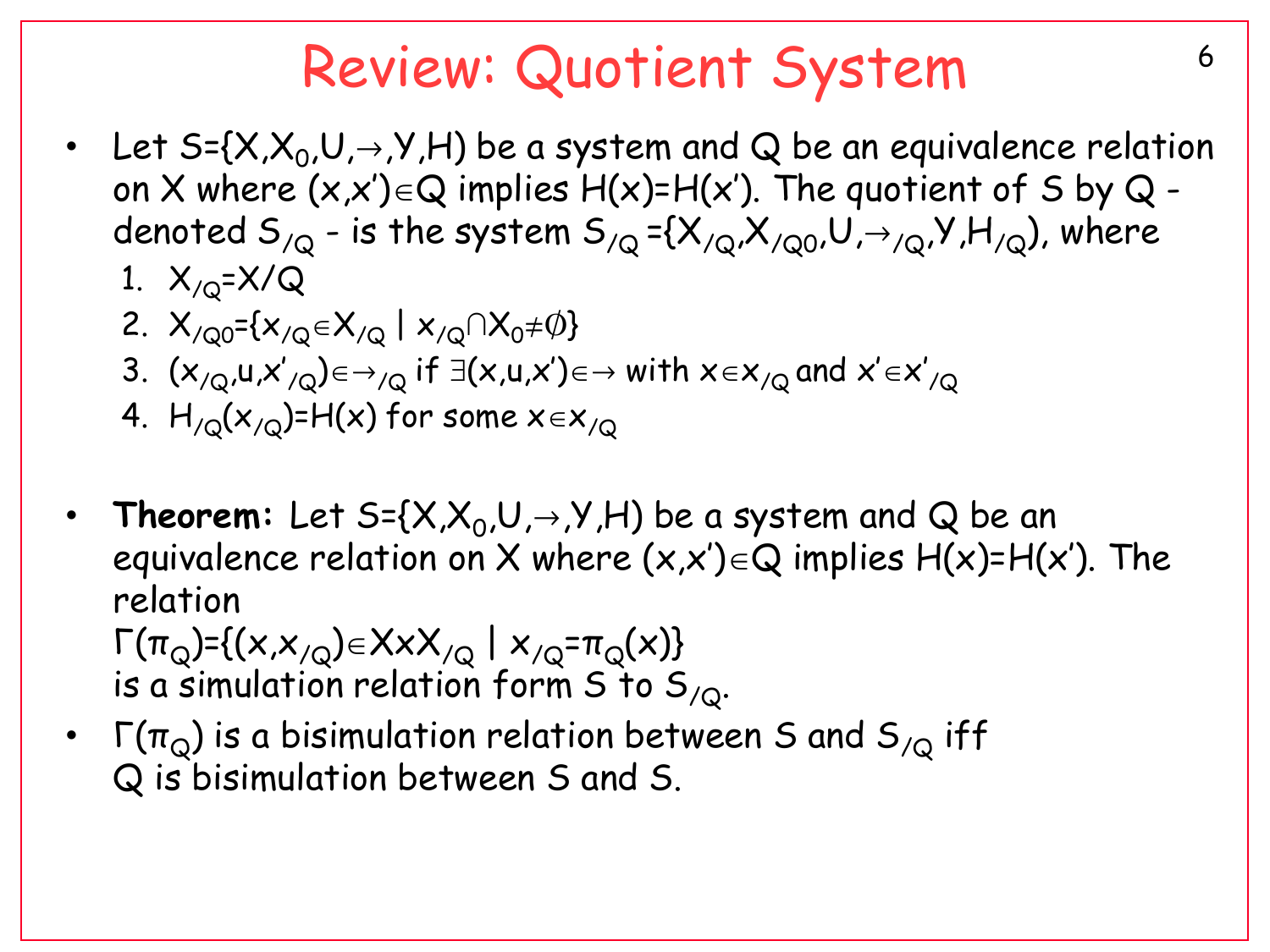## <sup>7</sup> Review: Bisimulation

- Def. Given  $S_a$ ,  $S_b$  with  $Y_a = Y_b$  we say that  $S_a$  is **bisimilar** to  $S_b$ , **denoted SaSS<sup>b</sup>** , if there exists a relation R satisfying:
	- 1.  $\,$  R is a simulation relation from  $\mathsf{S}_{\alpha}$  to  $\mathsf{S}_{\mathsf{b}}$
	- 2.  $\mathsf{R}^{\text{-}1}$  is a simulation relation from  $\mathsf{S}_\mathsf{b}$  to  $\mathsf{S}_\mathsf{a}$
- Let  $S_a$ ,  $S_b$  with  $Y_a = Y_b$ . A relation  $R \subseteq X_a \times X_b$  is a  $\bm{\mathsf{b}}$  isimulation relation between  $\bm{\mathsf{S}}_{\mathsf{a}}$  and  $\bm{\mathsf{S}}_{\mathsf{b}}$  if 1.  $\forall x_{a0} \in X_{a0}$ .  $\exists x_{b0} \in X_{b0}$ .  $(x_{a0},x_{b0}) \in R$ 2.  $\forall x_{b0} \in X_{b0}$ .  $\exists x_{a0} \in X_{a0}$ .  $(x_{a0},x_{b0}) \in R$ 3.  $\forall (x_a, x_b) \in R$ .  $H_a(x_a) = H_b(x_b)$ 4.  $\forall (x_a, x_b) \in R$ . implies satisfying (x<sup>a</sup> ',x<sup>b</sup> ')R **' a**  $\mathbf{x}_{\mathsf{a}} \xrightarrow[\mathsf{a}]{\sim} \mathsf{x}_{\mathsf{a}}^{\mathsf{a}}$  satisfying  $(\mathsf{x}_{\mathsf{a}}^{\mathsf{a}} , \mathsf{x}_{\mathsf{b}}^{\mathsf{b}}) \in \mathsf{R}$ **u**  $\mathsf{X}_{\mathsf{a}} \xrightarrow[\mathsf{a}]{\mathsf{u}_{\mathsf{a}}} \mathsf{X}$ **' b u**  $\mathsf{x}_{\mathsf{b}} \xrightarrow[\mathsf{b}]{\mathsf{u}_{\mathsf{b}}} \mathsf{x}$ **u**  $\mathbf{x}_{\mathsf{b}} \stackrel{u_{\mathsf{b}}}{\rightarrow} \mathbf{x}_{\mathsf{b}}^{'}$  implies  $\mathbf{x}_{\mathsf{a}} \stackrel{u_{\mathsf{a}}}{\rightarrow} \mathbf{x}_{\mathsf{a}}^{'}$ **u**  $\mathsf{X}_{\mathsf{a}} \xrightarrow[\mathsf{a}]{\mathsf{u}_{\mathsf{a}}} \mathsf{X}$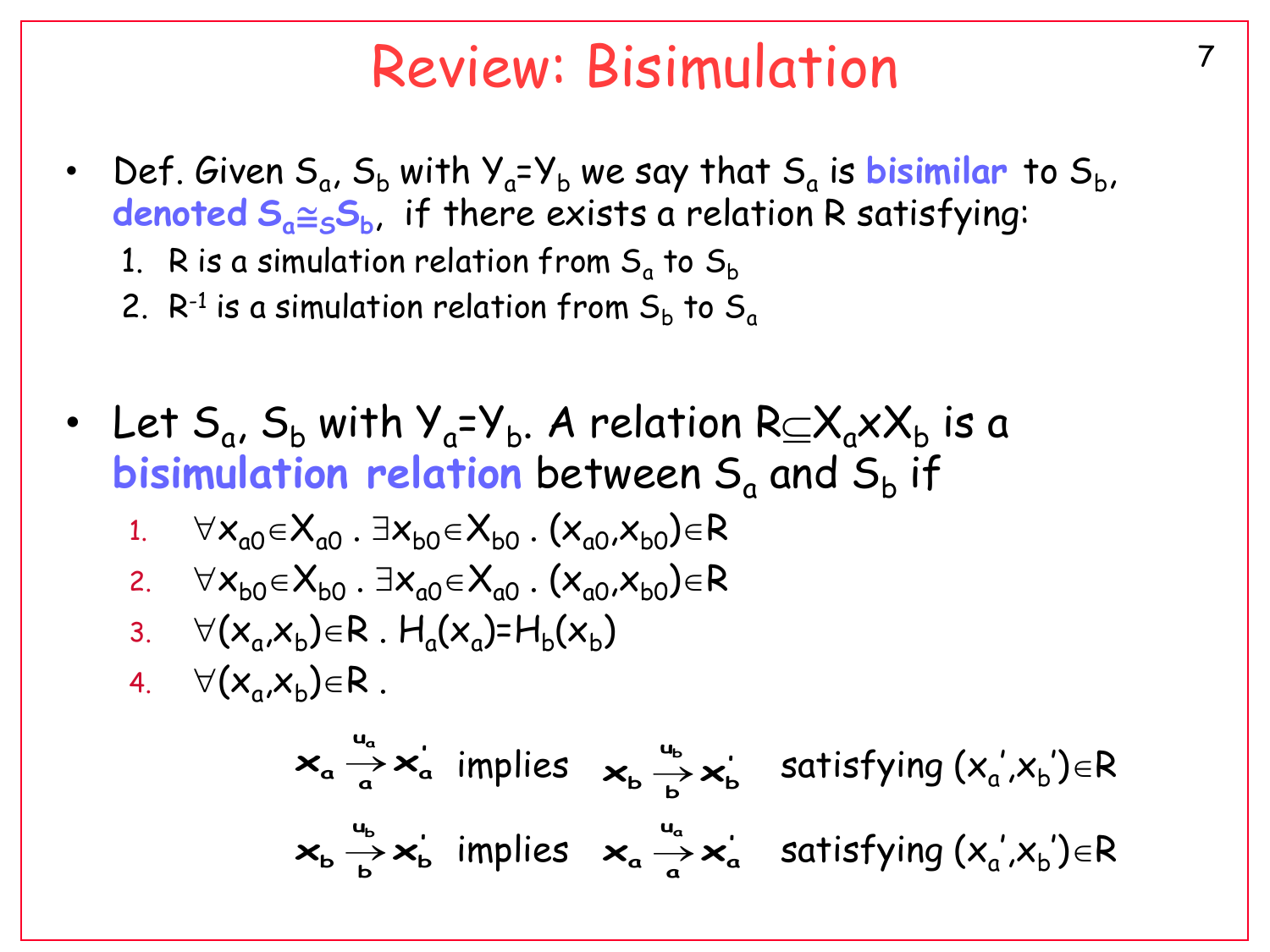## Example: Scheduler

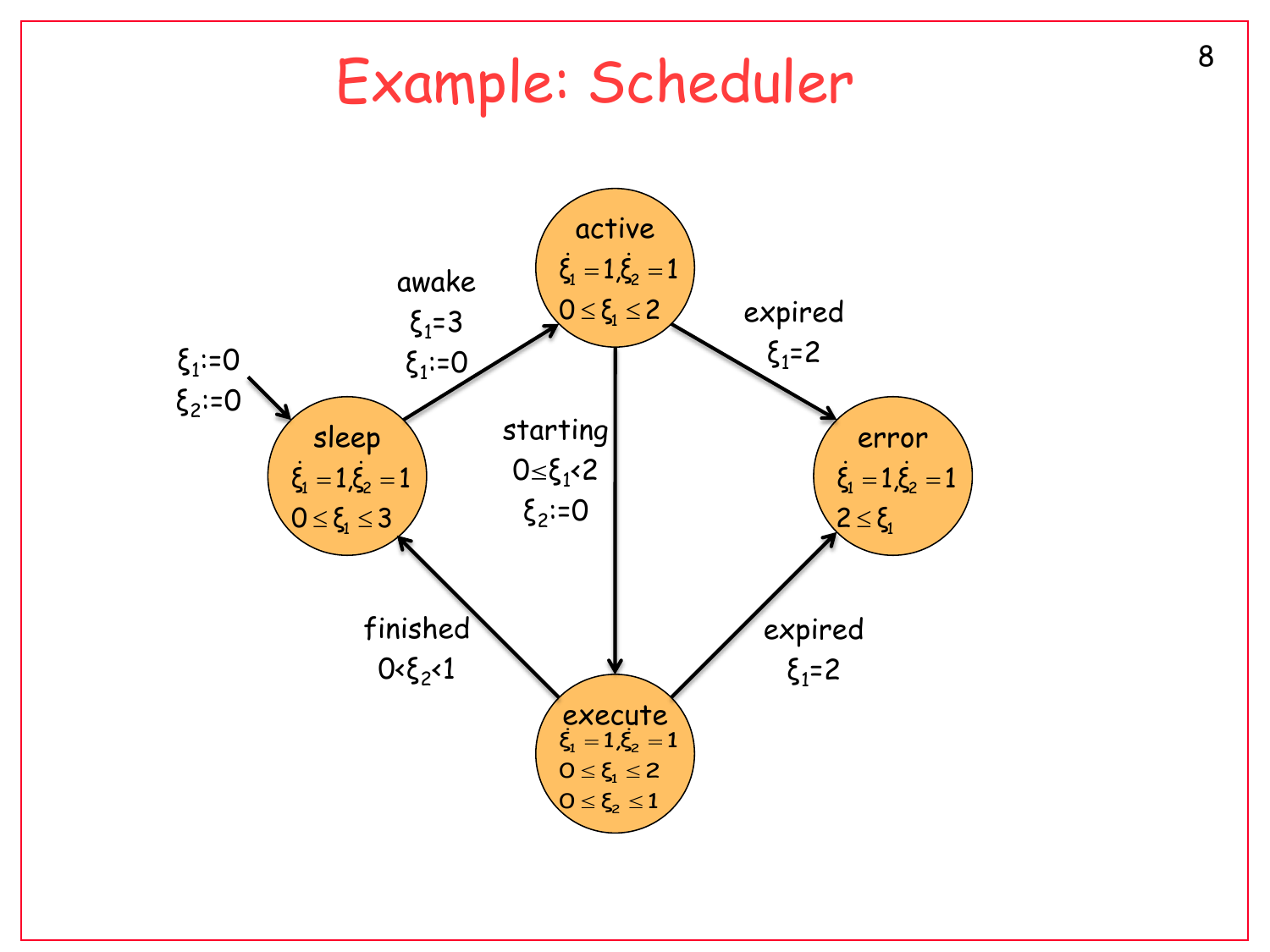# 2D Continuous state space

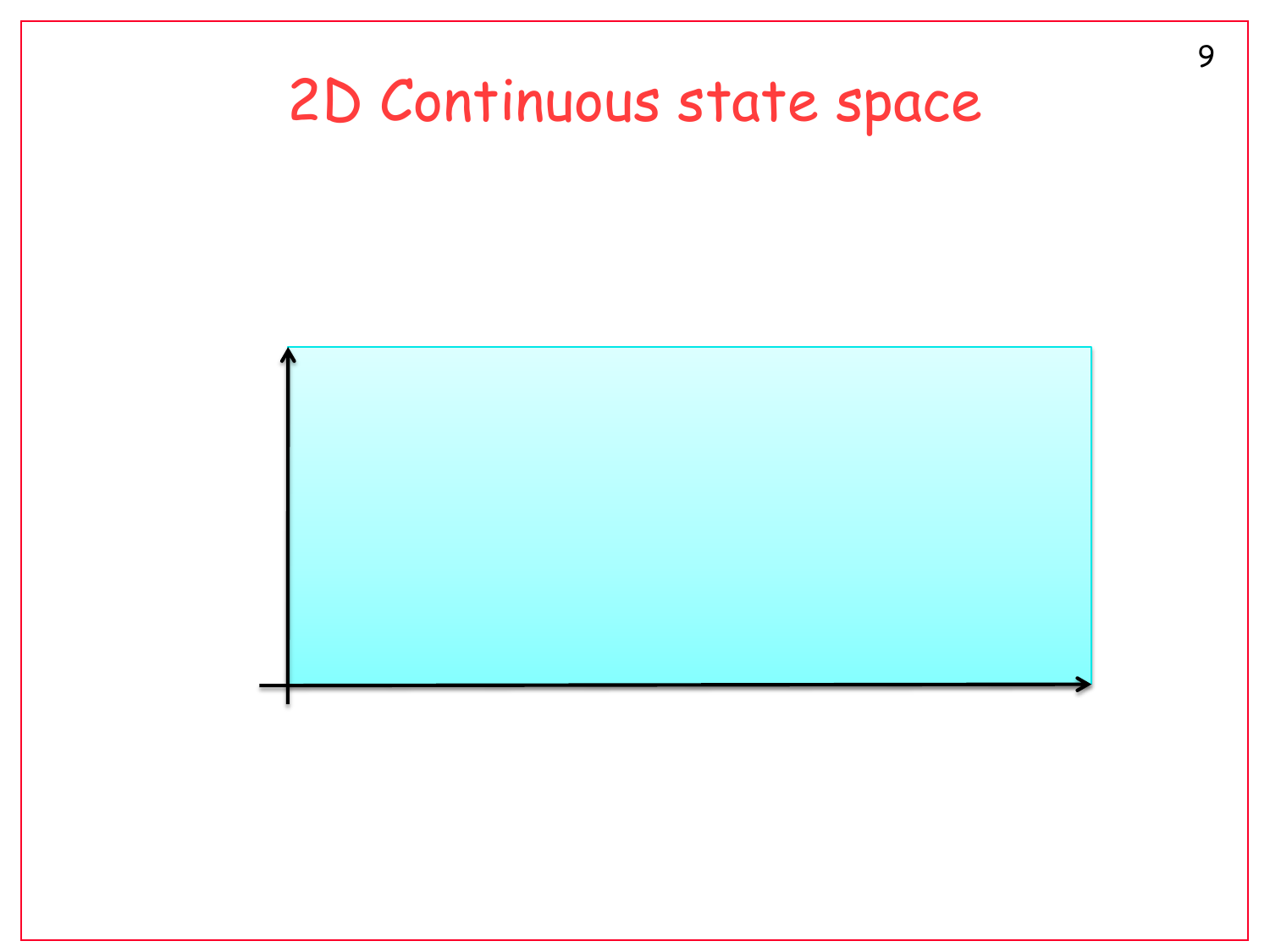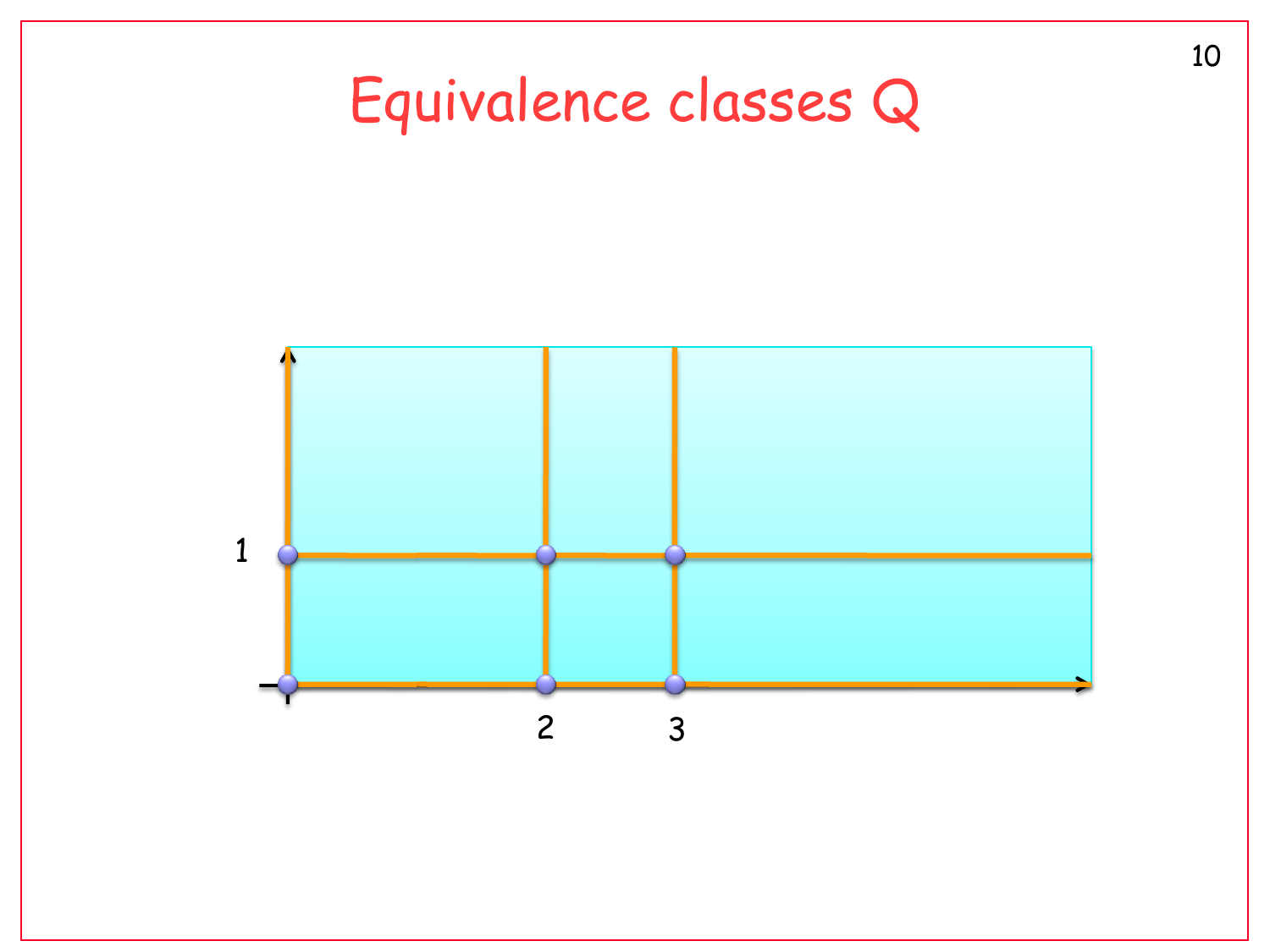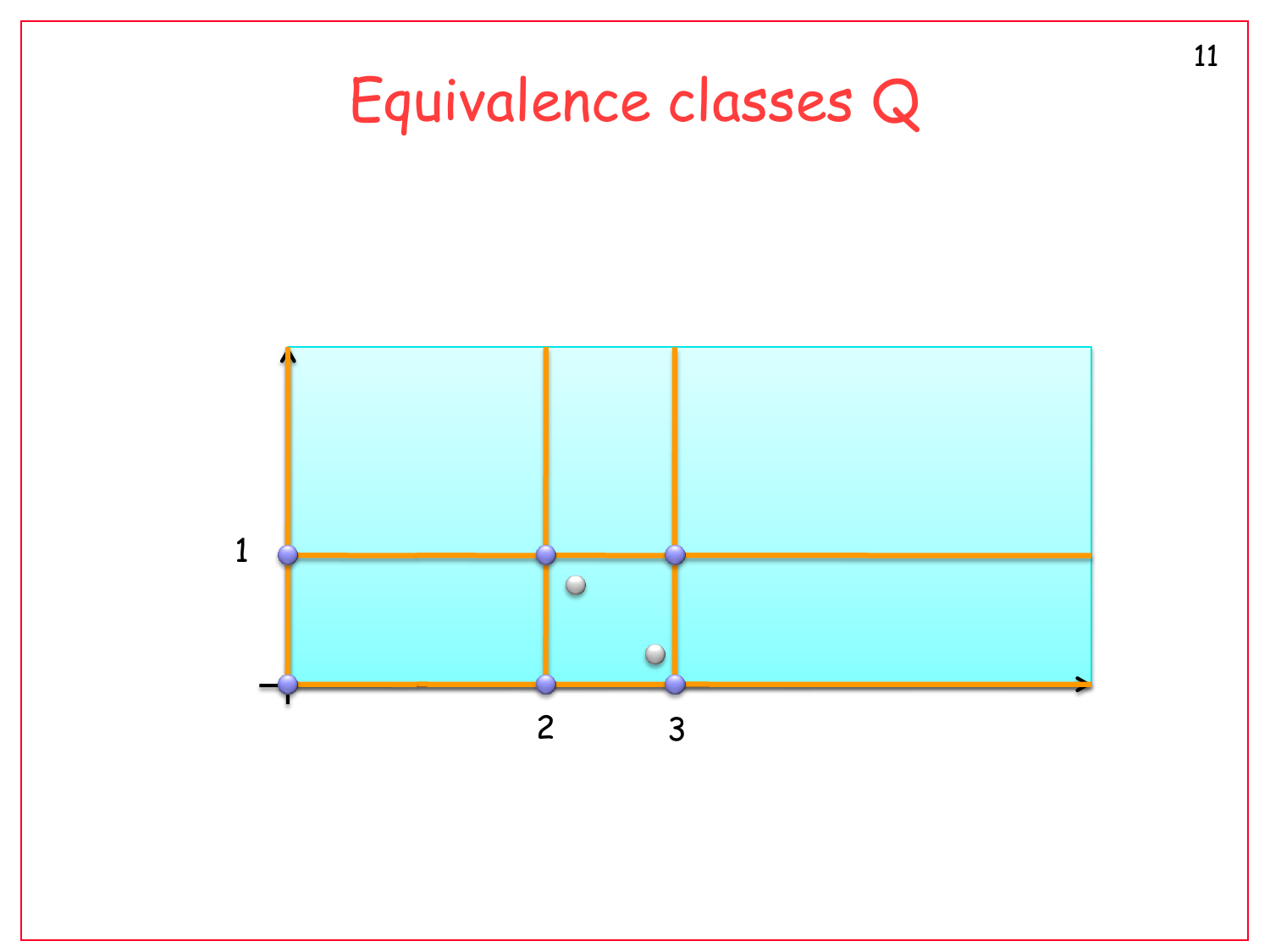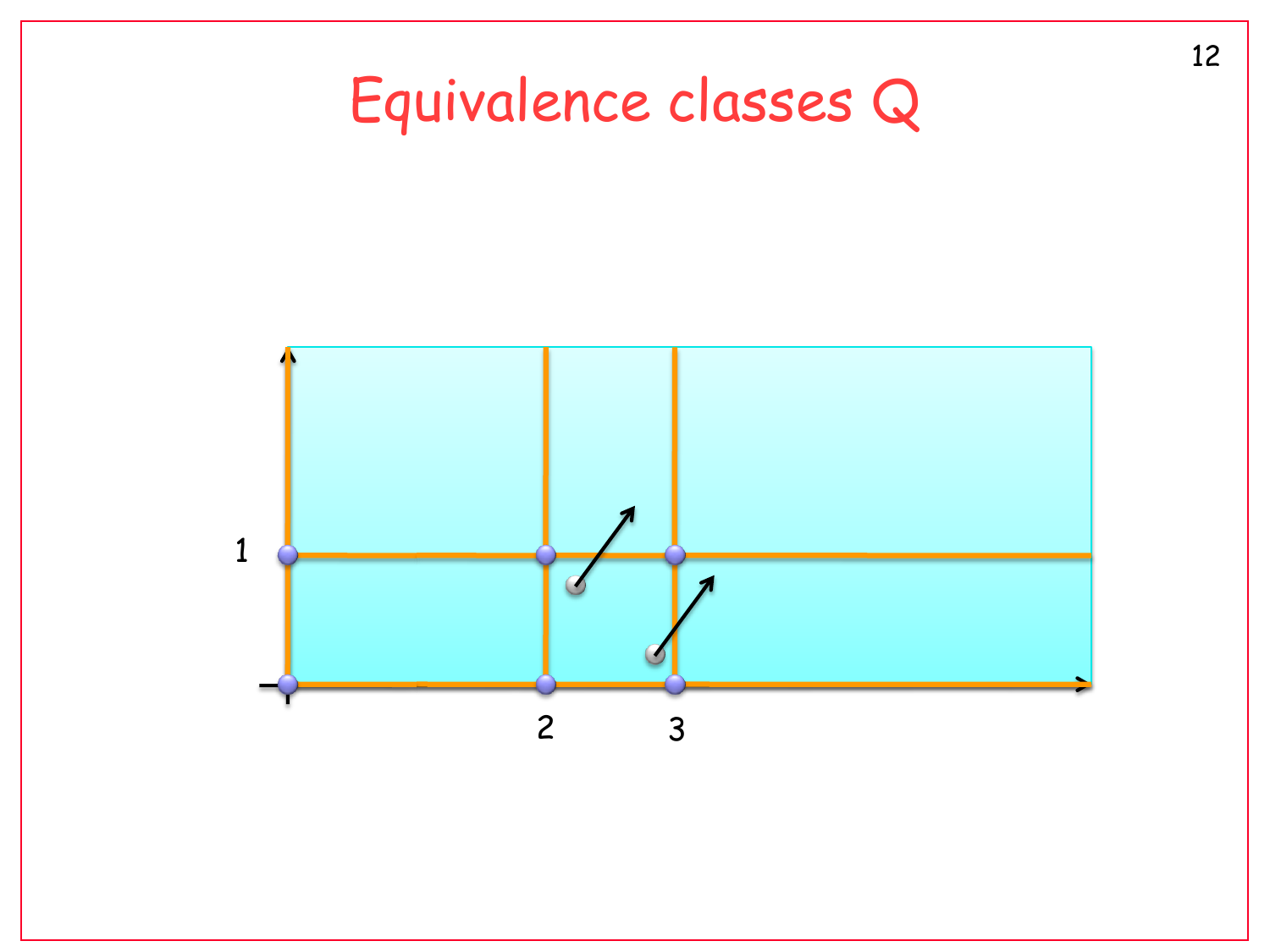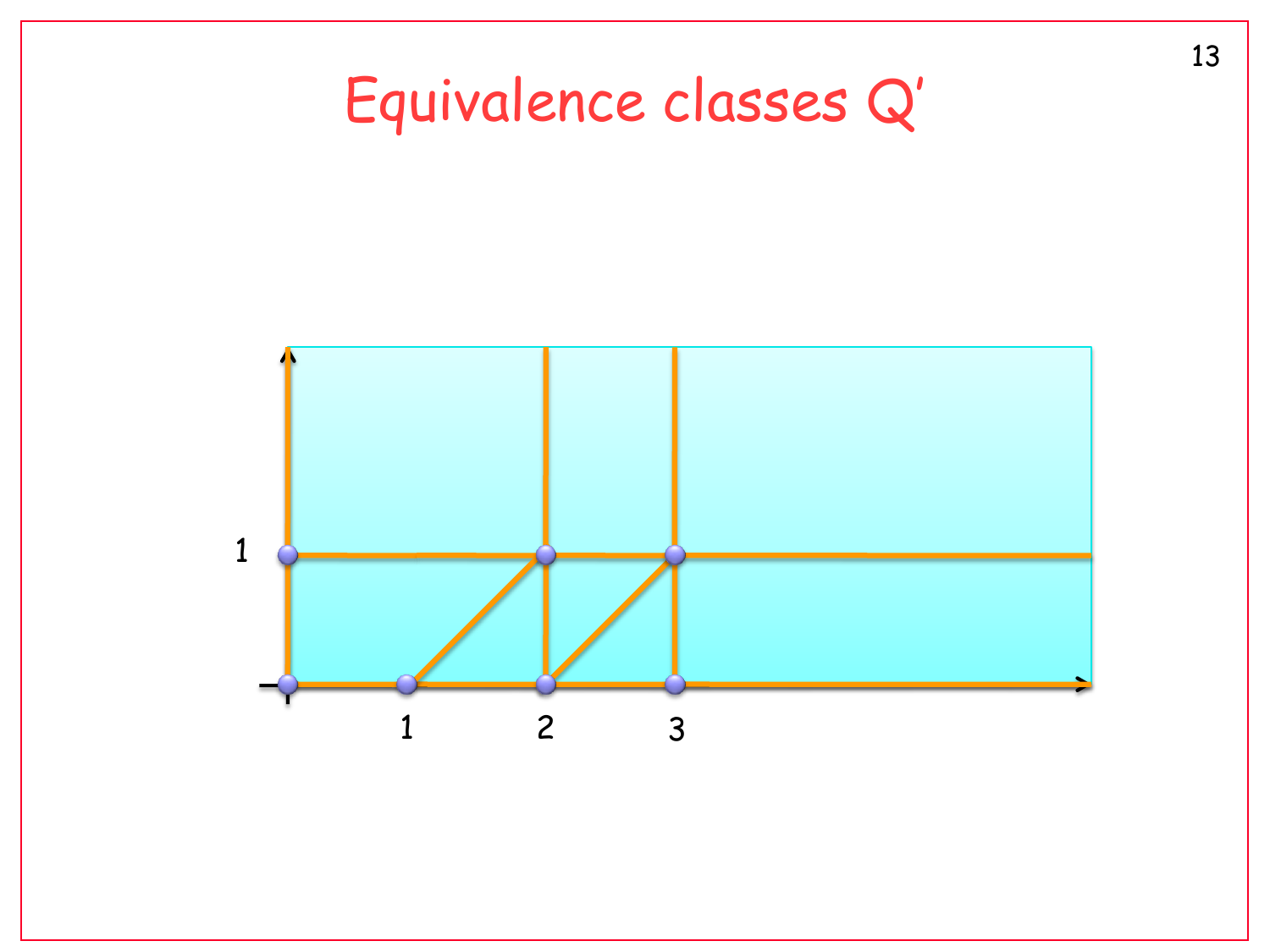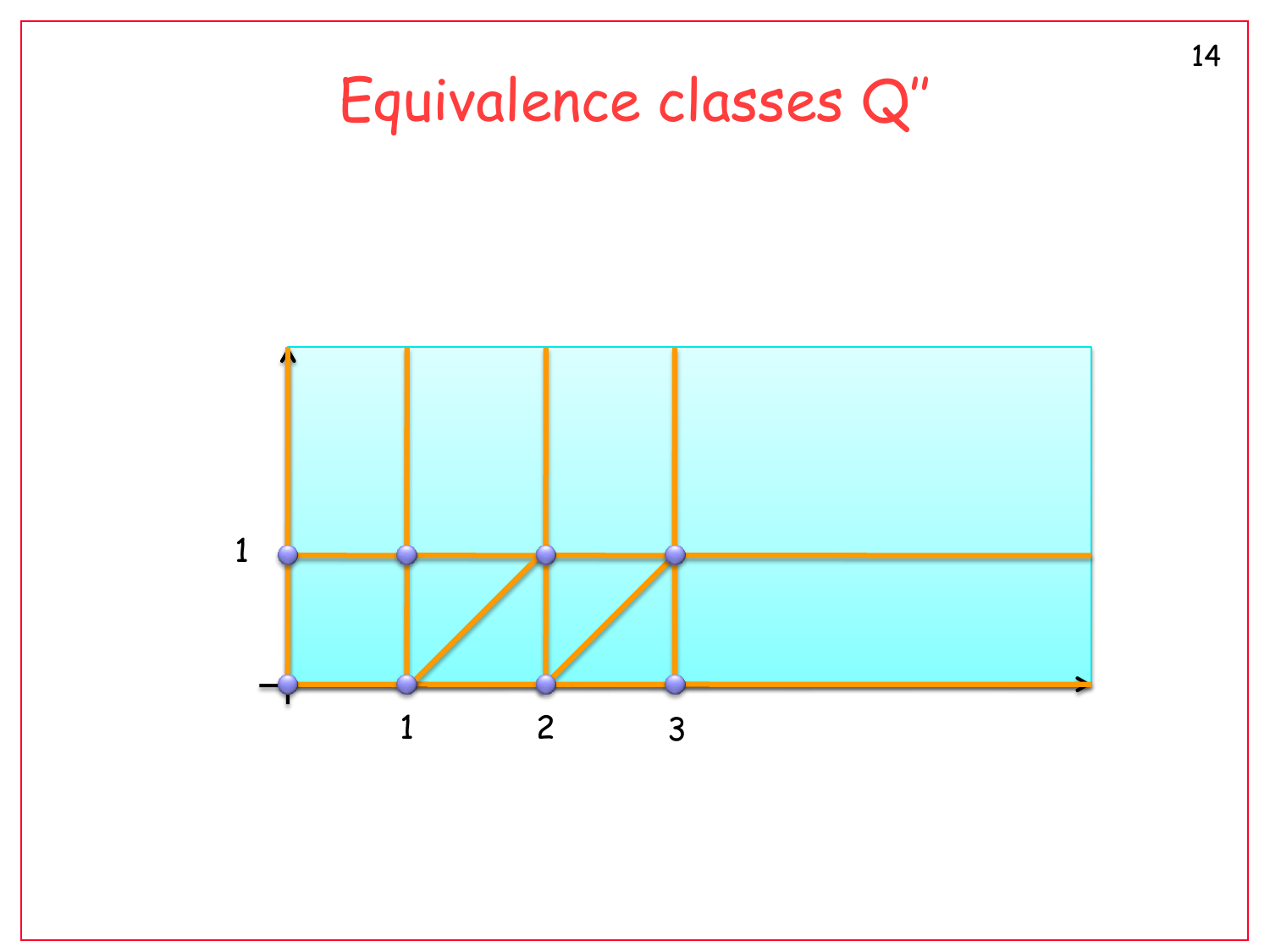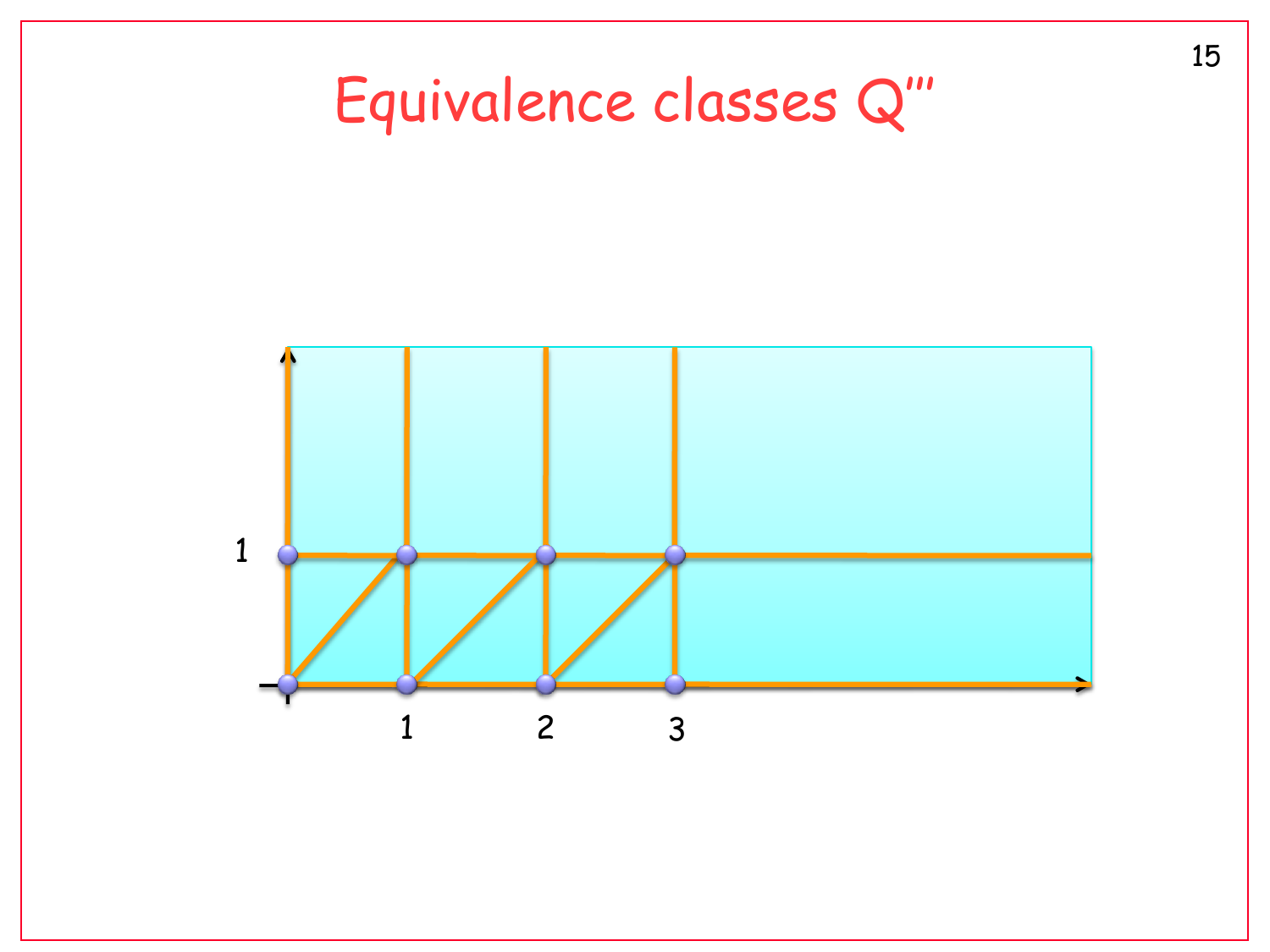# <sup>16</sup> Example: Scheduler

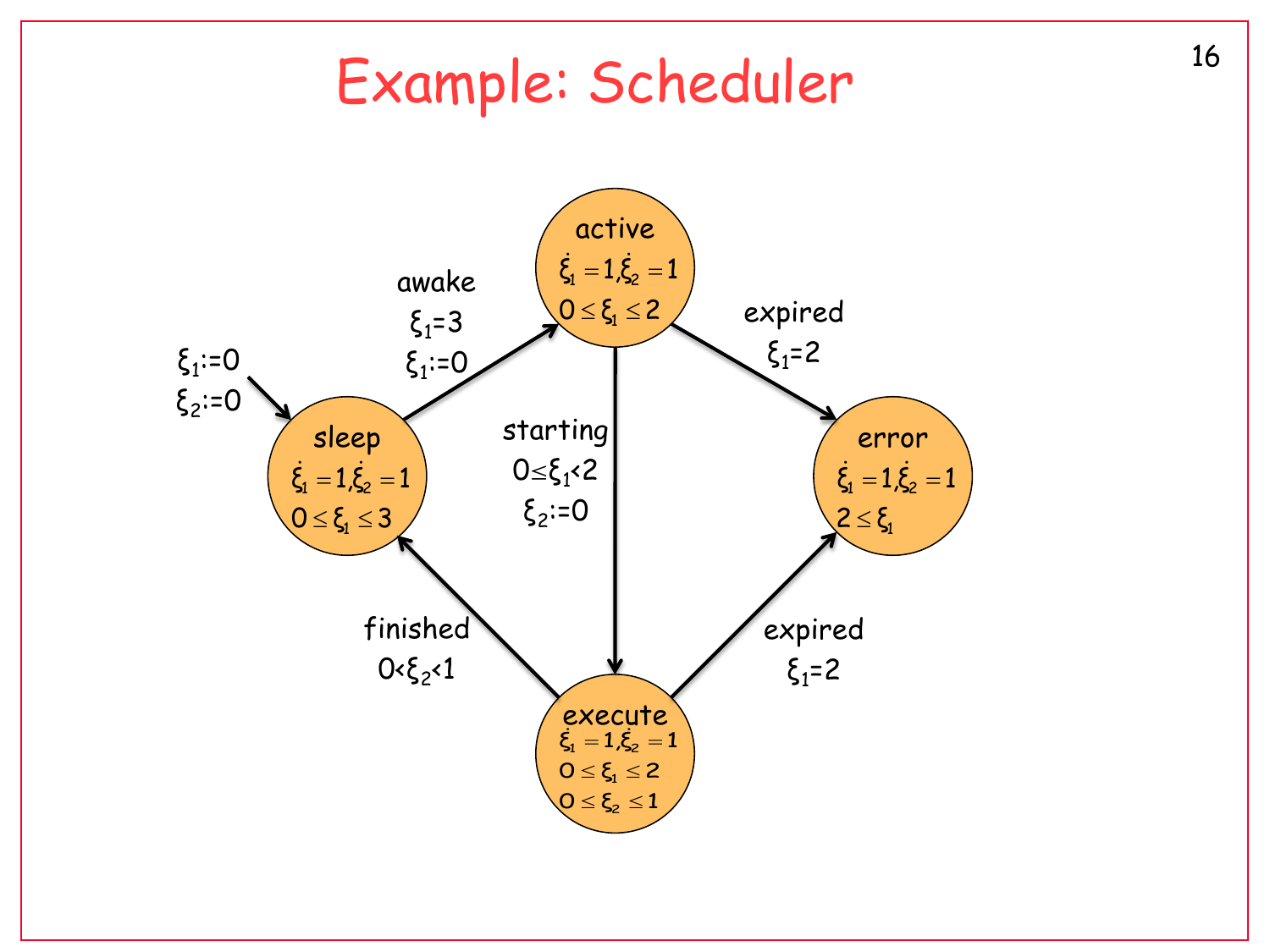## System trajectories

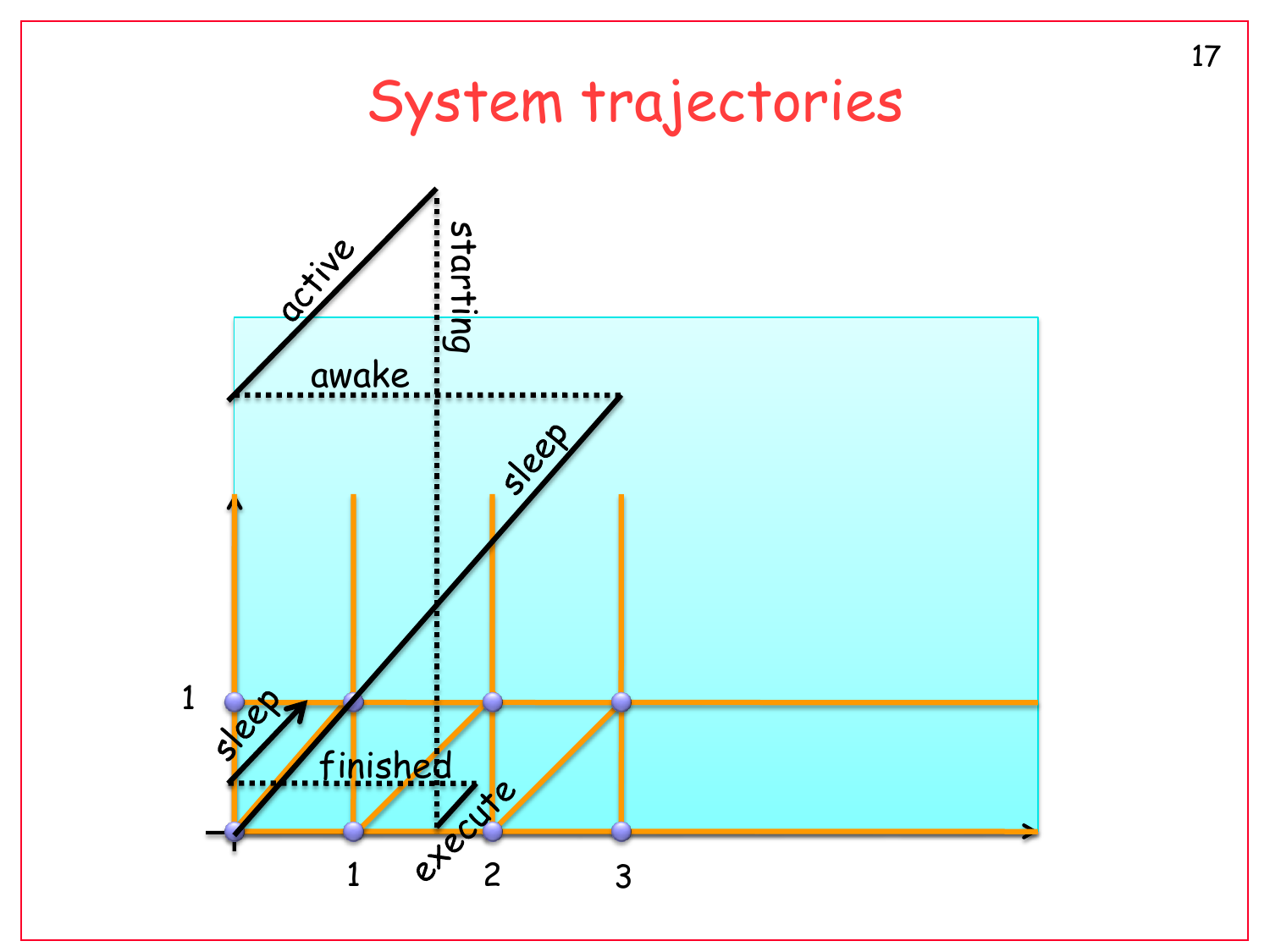## System trajectories

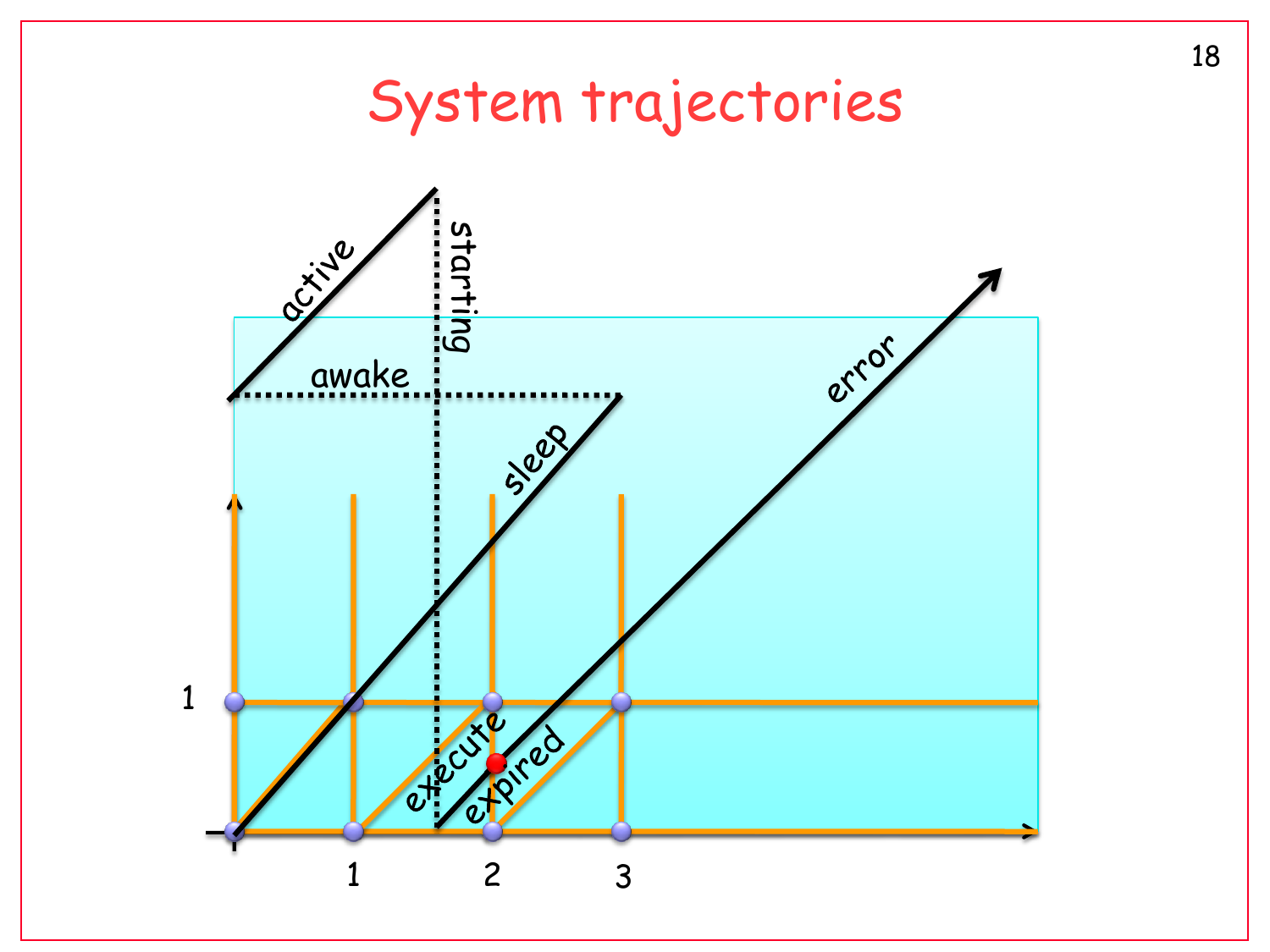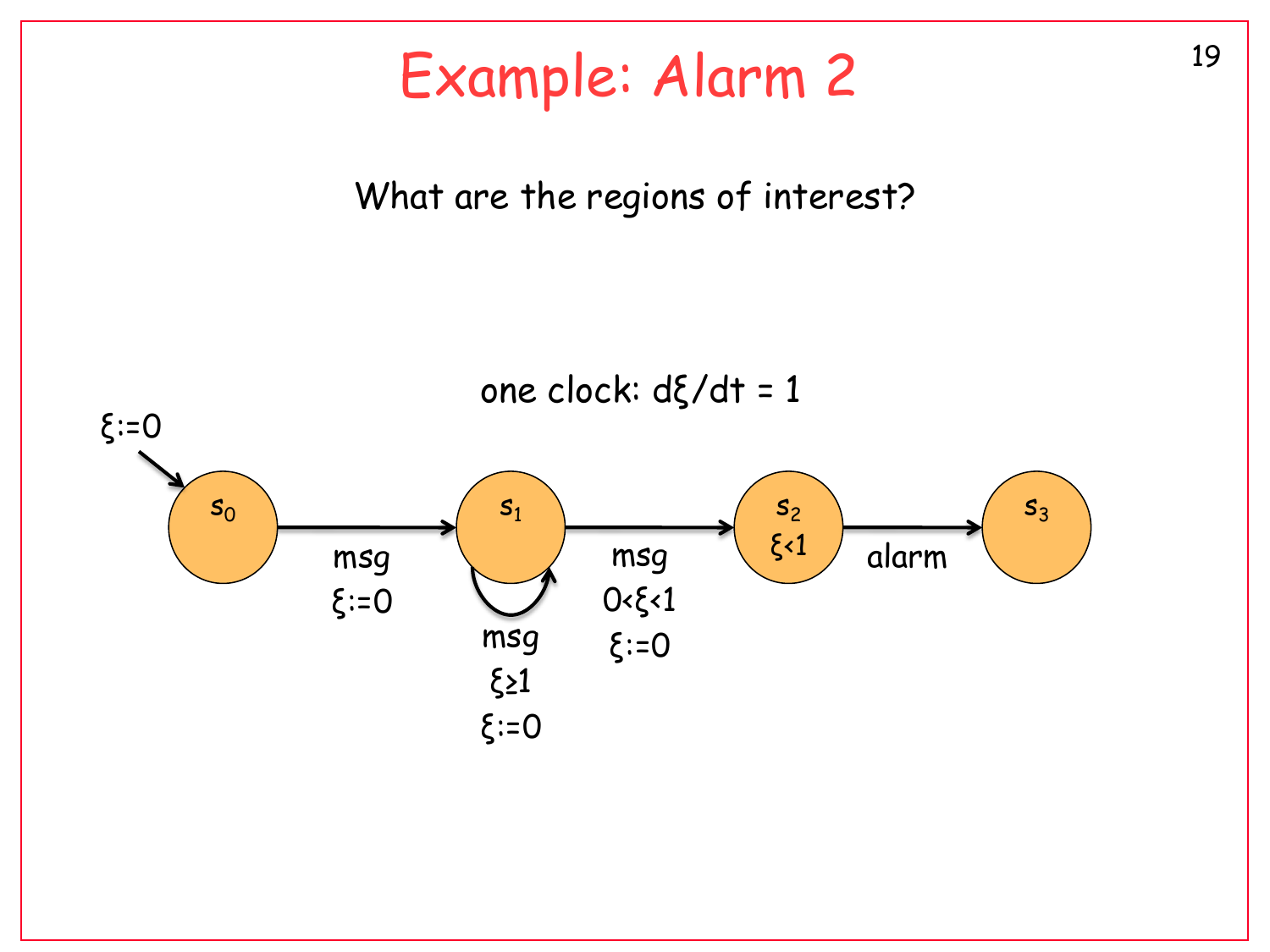# Example: Alarm 2

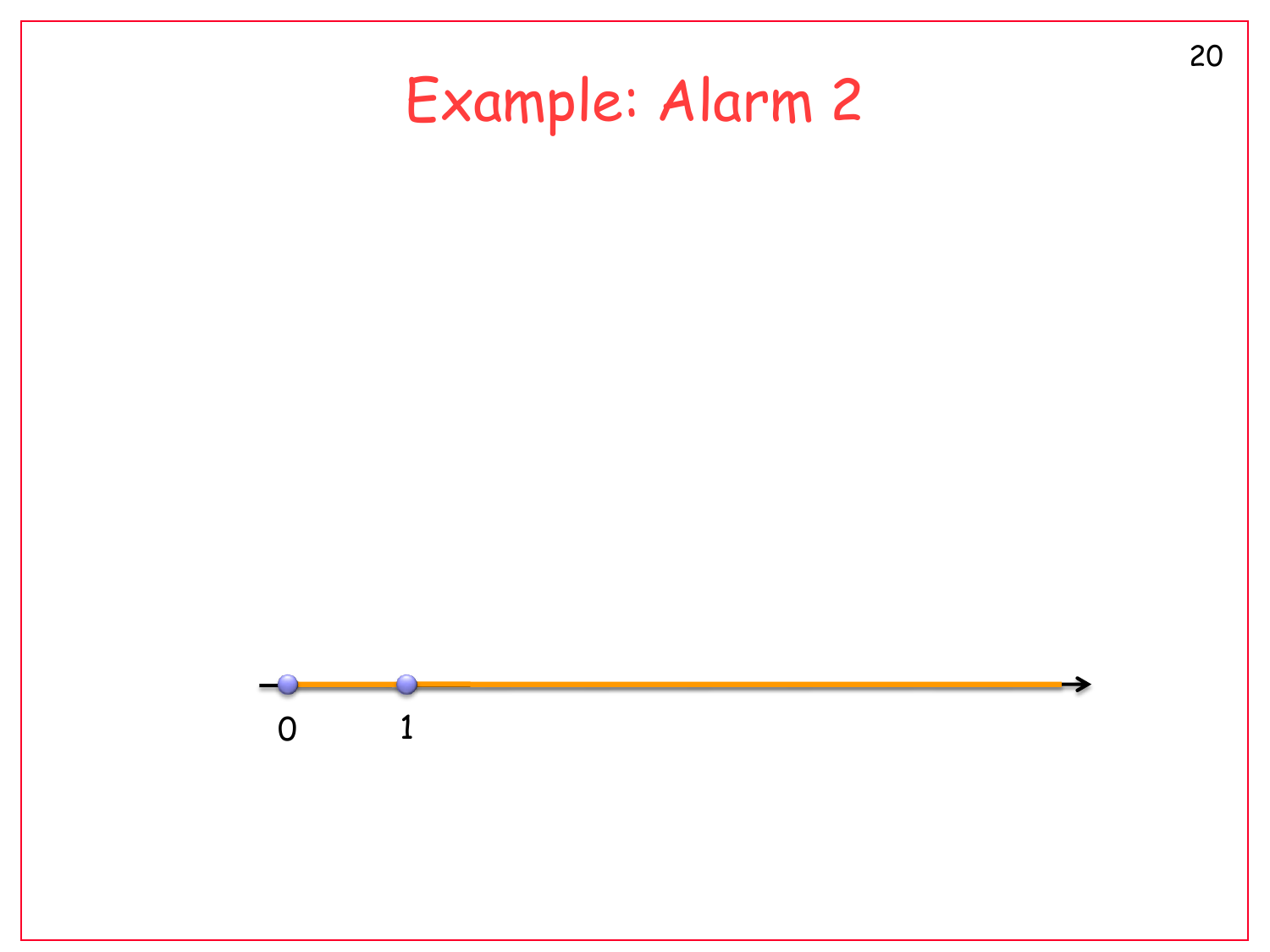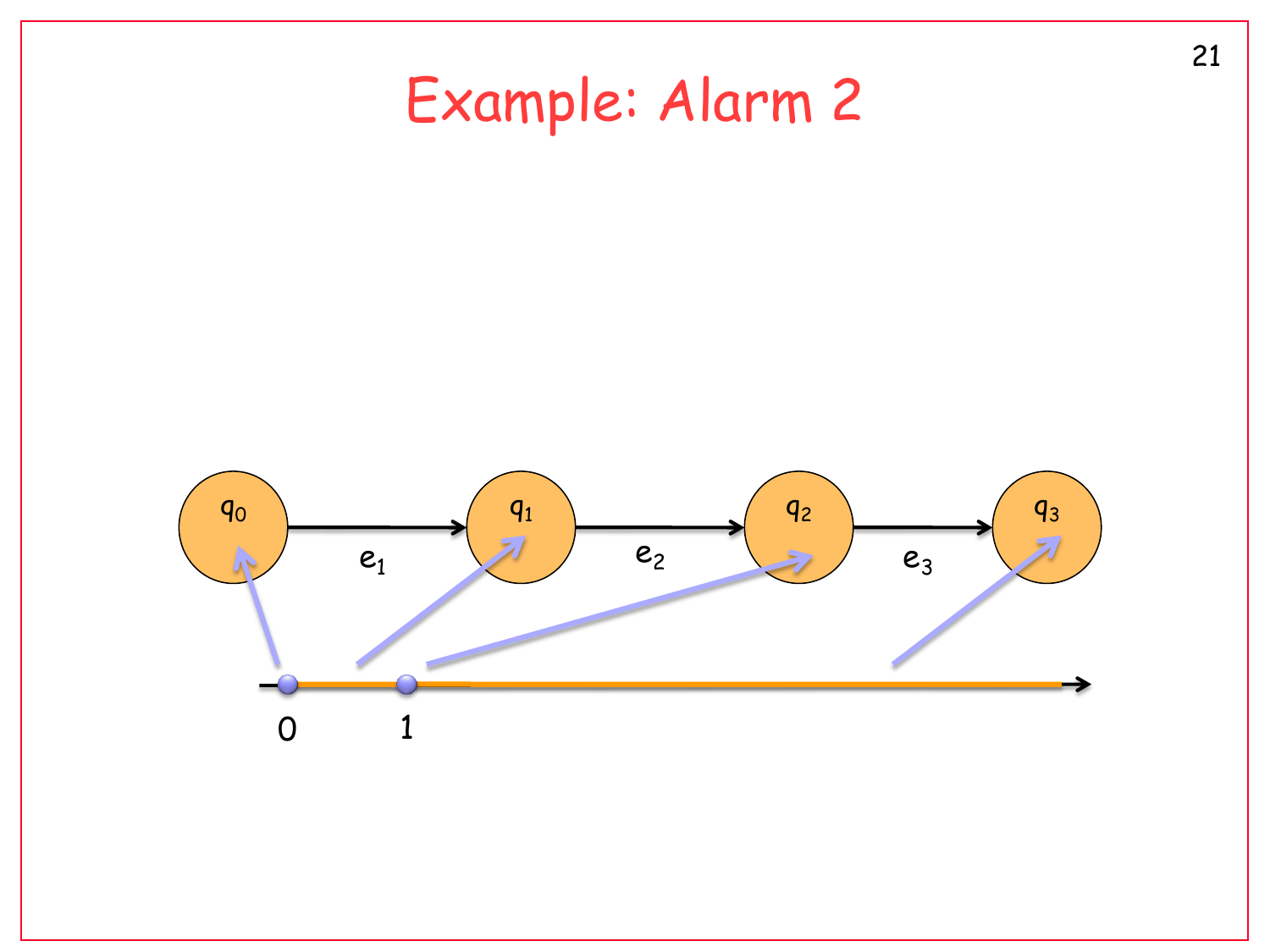## Example: Alarm 2